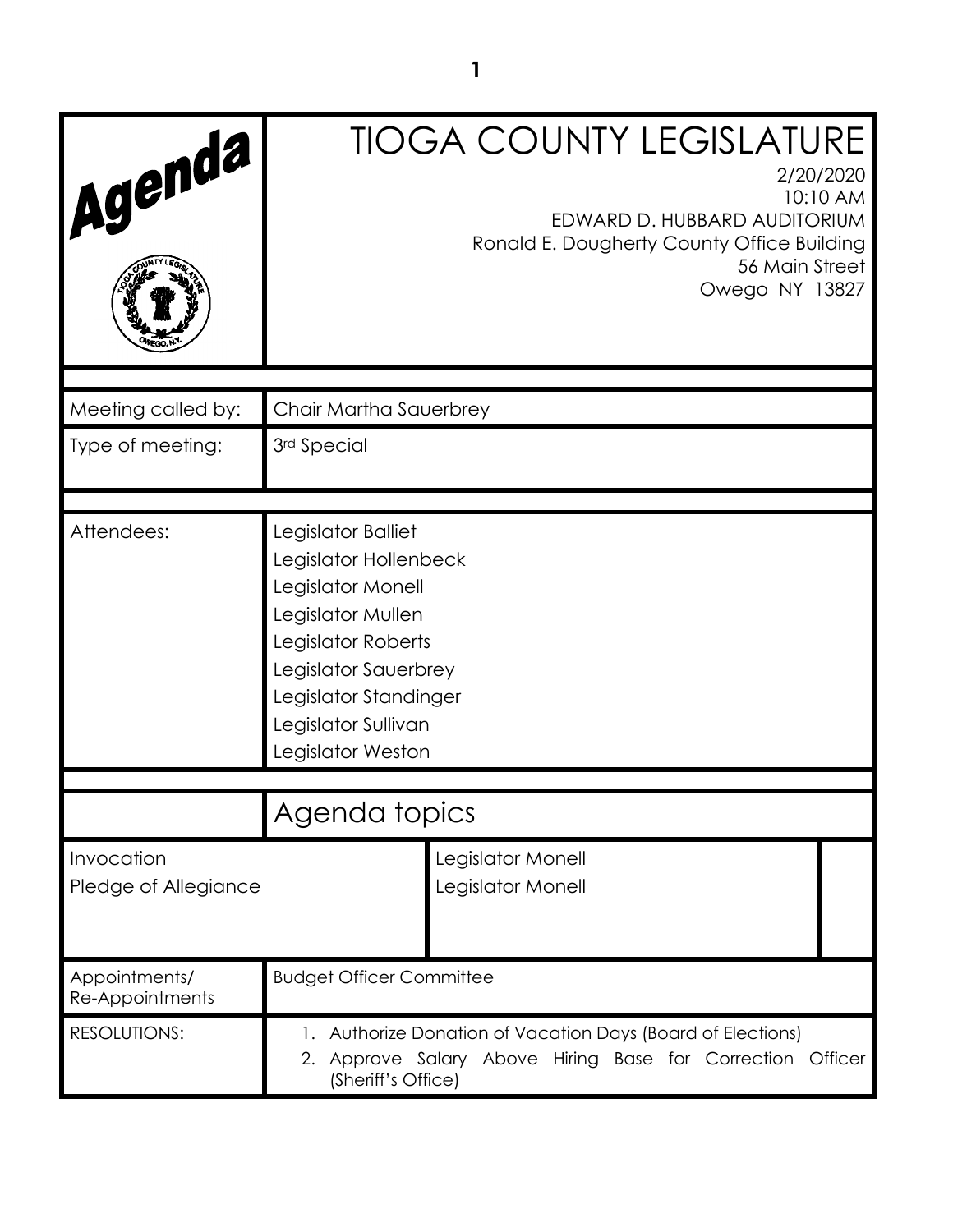RESOLUTION NO. -20 AUTHORIZE DONATION OF VACATION DAYS (BOARD OF ELECTIONS)

WHEREAS: Vera Lin Layman, a Deputy Election Commissioner at the Board of Elections, has undergone a medical procedure which has caused her to be out of work February 1 through approximately March 2, 2020; and

WHEREAS: Deputy Election Commissioner Layman has inadequate benefit time to cover her entire absence; and

WHEREAS: Board of Elections employees are willing to donate some of their vacation time for Deputy Commissioner Layman to use; and

WHEREAS: The County believes it is important and appropriate to support Deputy Election Commissioner Layman during this time; therefore be it

RESOLVED: That Deputy Election Commissioner Layman shall be required to liquidate all her accrued vacation time, which will be exhausted as of February 7, but then shall have access to vacation days donated by Board of Elections employees for some remaining portion of her absence from February 10, 2020 through approximately March 2, 2020; and be it further

RESOLVED: That in the event Deputy Election Commissioner Layman returns to work earlier than March 2, 2020, access to donated vacation days will end as of the date of her return.